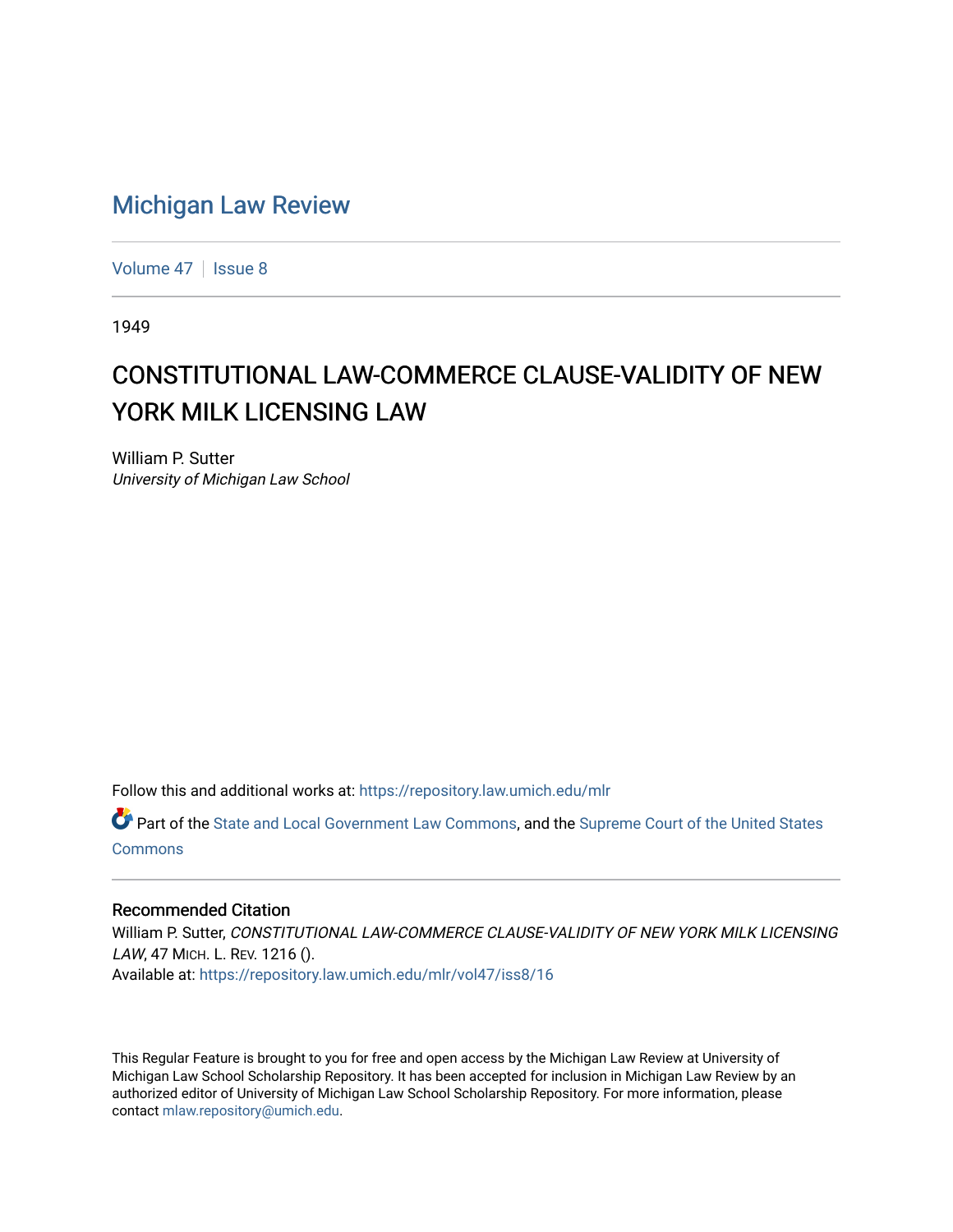CONSTITUTIONAL LAW-COMMERCE CLAUSE-VALIDITY OF NEW YORK MILK LICENSING LAw-A New York statute required the licensing of all milk dealers in the state, and authorized the refusal of such a license upon a finding by the commissioner of agriculture that its issuance would "tend to a destructive competition in a market already adequately served."1 Petitioner, an out-of-state corporation, sought a license for an additional plant for the processing of milk to be purchased locally and to be distributed out of state, but was denied a license on the ground stated in the statute as quoted above. Denial of the license was sustained by the New York Court of Appeals.2 On appeal to the United States Supreme Court, *held,* reversed. H. P. *Hood* & *Sons, Inc. v. Du Mond,* **(U.S.**  1949) 69 S. Ct. 657.

In what may be the most important commerce clause decision to be handed down in many years, the Supreme Court hints a repudiation of the standard *test* for constitutionality of state regulations of commerce, that is, balancing of state and national interests,<sup>3</sup> and at the least indicates a less sympathetic attitude toward such regulation. The opinion, written by Justice Jackson, represents a triumph for his position, first clearly stated in 1941, that an overemphasis upon local interests leads toward "Balkanization" of commerce, contrary to the traditions of free trade which he would uphold.4 The tenor of the decision is

<sup>1</sup>**N.Y.** Agriculture and Markets Law (McKinney, 1938) §258-c.

<sup>2</sup>297 **N.Y.** 209, 78 N.E. (2d) 476 (1948).

s Cooley v. Board of Port Wardens, 12 How. (53 U.S.) 298, 319-320 (1851). This test was apparently abandoned for the "direct burden" test in Di Santo v. Pennsylvania, 273 U.S. 34, 47 S.Ct. 267 (1927). California v. Thompson, 313 U.S. 109, 61 S.Ct. 930 (1941), overruled the Di Santo case, however, returning explicitly to the earlier view.

<sup>4</sup>Duckworth v. Arkansas, 314 U.S. 390 at 400-401, 62 S.Ct. 311 (1941); Bob-Lo Ex~ion Co. v. Michigan, 333 U.S. 28 at 43-45, 68 S.Ct. 358 (1948). Until the instant decision, there appeared to be another "trend" within the Court, represented chiefly by Justice Black, but abandoned by him in this case, to the effect that the "balance of interests" test was too harsh, and that any state regulation of commerce that was neither discriminatory nor in conflict with federal statutes must be upheld. S. Carolina State Highway Comm. v. Barnwell Bros., Inc., 303 U.S. 177, 58 S.Ct. 510 (1938); Adams Mfg. Co. v. Storen, 304 U.S. 307 at 331-332, 58 S.Ct. 913 (1938); McCarroll v. Dixie Greyhound Lines, Inc., 309 U.S. 176 at 188-189, 60 S.Ct. 504 (1940); So. Pac. Co. v. Arizona, 325 U.S. 761 at 789-792, 795-796, 65 S.Ct. 1515 (1945); Barnett, "The Supreme Court, the Commerce Clause, and State Legislation,"\_40 Mich. L. Rev. 49 (1941); 21 Ore. L. Rev. 385 at 391-392 (1942).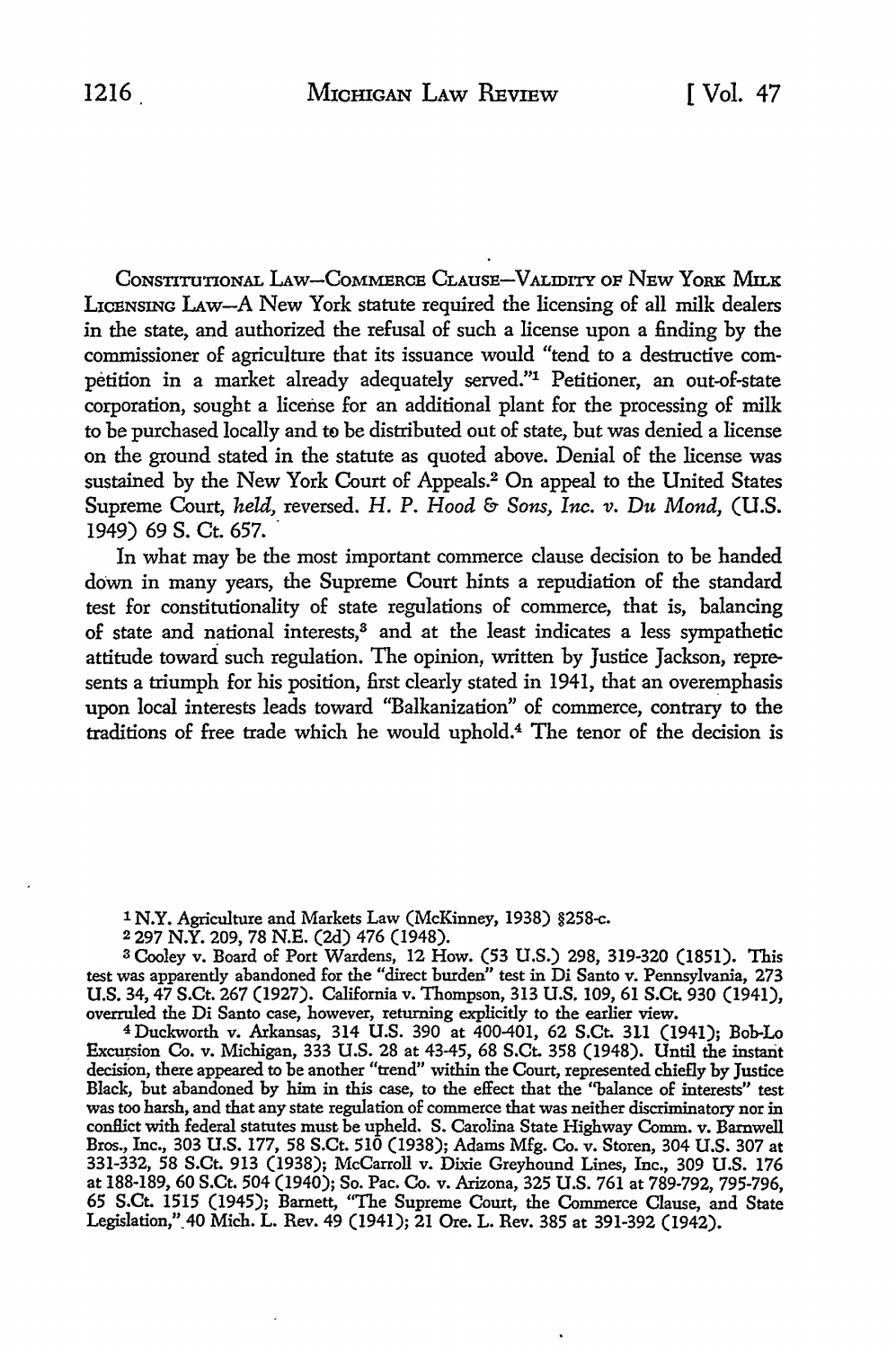1949 ] RECENT DECISIONS 1217

that state regulations of interstate commerce, though enacted in furtherance of local interests, will be declared invalid if they tend toward economic isolation of the state creating them. The Court notes that the commerce clause was designed to prevent economic rivalry between the states, and returns to the theory that regulatory powers in this field were relinquished to Congress.5 The majority also relies upon four cases decided in the early 1920's involving the grain and natural gas industries.6 In these cases state laws were invalidated as "direct burdens" on commerce, and little mention was made of local interests. Heavy reliance is also placed on a recent case which involved, however, a much more severe restriction of interstate commerce as compared with possible local benefit.<sup>7</sup> Basically, however, the principal opinion appears to be the result of a revival of the fear that any regulation aimed at betterment of local conditions by restriction of interstate commerce will lead to retaliatory measures by other states, with a resultant stiffing of intercourse. In language reminiscent of the last decade of the nineteenth century, the Court turns back the envisaged threat by invalidating the statute.8 Dissenting opinions by Justice Black, with whom Justice Murphy agrees, and by Justice Frankfurter, joined by Justice Rutledge, trace the history of state regulatory measures, pointing out that in recent years regulation of competitive conditions and of prices have generally been upheld as matters of local concern,<sup>9</sup> and denounce the abandonment of the "balance of

<sup>5</sup> Principal case at 662-663.

6 West v. Kansas Nat. Gas Co., 221 U.S. 229, 31 S.Ct. 564 (1911); Lemke v. Farmer's Grain Co., 258 U.S. 50, 42 S.Ct. 244 (1922); Pennsylvania v. West Virginia, 262 U.S. 553, 43 S.Ct. 658 (1923); Shaferv. Farmer's Grain Co., 268 U.S. 189, 45 S.Ct. 481 (1925).

<sup>7</sup>Baldwin v. Seelig, 294 U.S. 511, 55 S.Ct. 497 (1935). In this case the Court regarded the statute, intended to control milk prices in New York, as reaching into Vermont to regulate prices there as well, in order to aid the local plan. The Court said, id. at 522: "'It is the established doctrine of this court, that a state may not, in any form or under any guise, directly burden the prosecution of interstate business,'" [quoting from Intl. Text Book Co.

v. Pigg, 217 U.S. 91 at 112, 30 S.Ct. 481 (1910)].<br>8 Principal case at 665: "Our system, fostered by the Commerce Clause, is that every farmer and every craftsman shall be encouraged to produce by the certainty that he will have free access to every market in the Nation, that no home embargoes will withhold his export, and that no foreign state will by customs duties or regulations exclude them. Likewise, every consumer may look to the free competition from every producing area in the Nation to protect him from exploitation by any. Such was the vision of the Founders; such has been the doctrine of this Court which has given it reality."

0Nebbia v. New York, 291 U.S. 502, 54 S.Ct. 505 (1934), upheld price regulations on milk as a police measure in the public interest against attacks under the due process clause. Milk Control Board v. Eisenberg Farm Products, 306 U.S. 346, 59 S.Ct. 528 (1939), upheld license, bond and minimum price regulation on milk dealers. Parker v. Brown, 317 U.S. 341, 63 S.Ct. 307 (1943), upheld a proration program subjecting two-thirds of the state's raisin crop to marketing controls. The Court, speaking through Justice Stone, said, id. at 362: "Such regulations . . . are to be sustained, not because they are 'indirect' rather than 'direct' ••• not because they control interstate activities in such a manner as only to affect the commerce rather than to command its operations. But they are to be upheld because upon a consideraion of all the relevant facts and circumstances it appears that the matter is one which may appropriately be regulated in the interest of the safety, health and well-being of local communities, and which because of its local character, and the practical difficulties involved, may never be adequately dealt with by Congress."